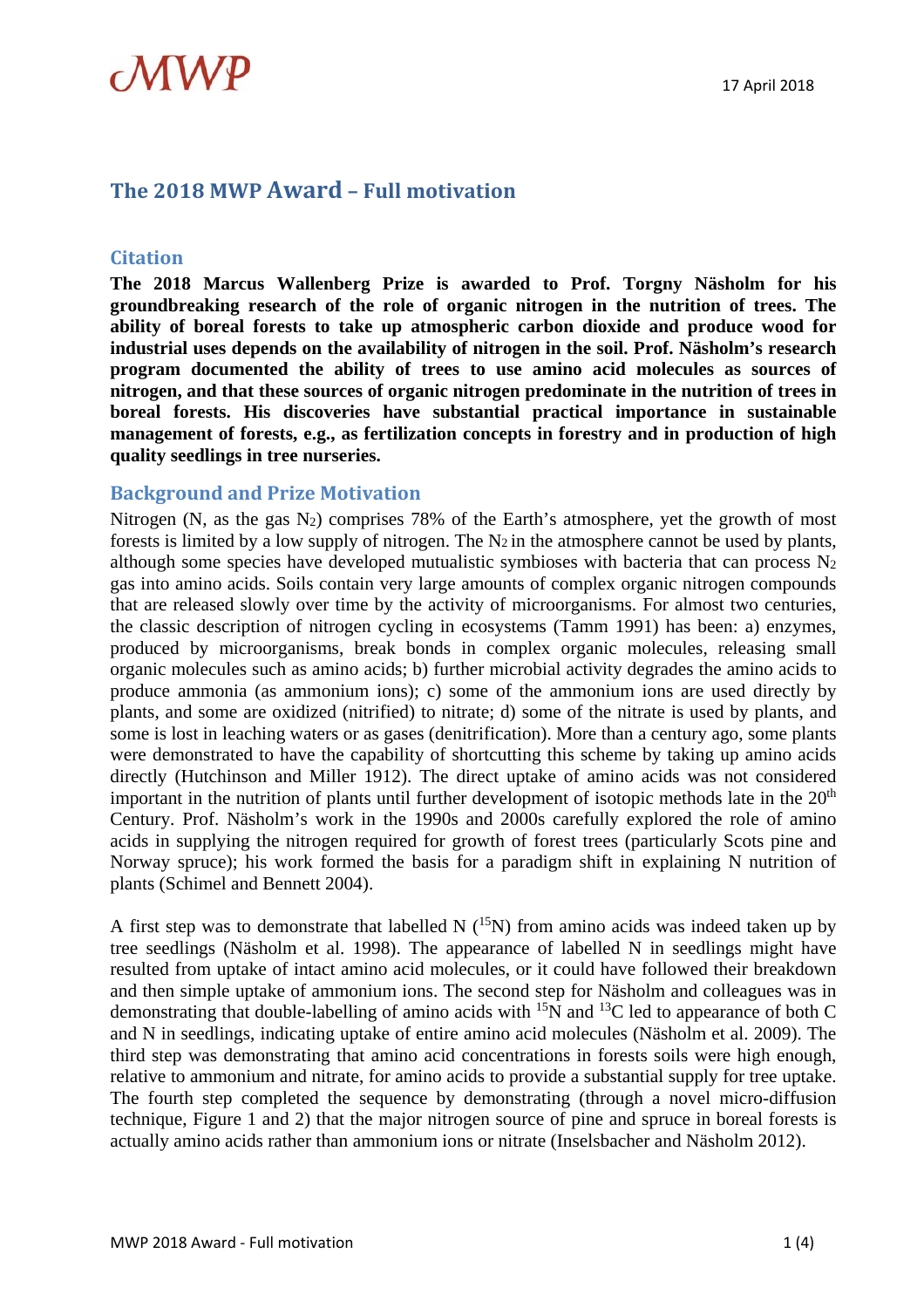

These new insights from basic scientific research led Näsholm to develop formulations for fertilizers based on amino acid N (rather than using traditional nitrogen sources of ammonia, nitrate, or urea). Scots pine and Norway spruce seedlings supplied with inorganic N forms had greater shoot production, as typically occurs with N fertilization, but those fed organic N forms also had larger roots systems that were particularly characterized by fine roots and having more root tips colonized by beneficial mycorrhizal fungi. Field studies demonstrated improved shoot growth, as a result of a better developed root system, upon outplanting of seedlings grown on organic N. Leaching of nitrogen was also reduced compared with application of conventional inorganic fertilizer. These findings have considerable implications for nursery and forestry practices in northern coniferous forests. The first patent for this approach was issued in 2004 (US 20040025554 A1). Näsholm's work had led to the marketing of amino-acid fertilizer product (arGrow®). The fertilizer formulation is currently used mainly in forest nurseries; two of Sweden's largest nurseries currently utilize arGrow<sup>®</sup> for all of their production (approximately 40 million plants). The arGrow<sup>®</sup> fertilizers are also used in other forest tree nurseries in Sweden, Finland, USA, Canada, Uruguay, China, New Zealand and Australia. In addition, arGrow® is being tested on other commercial crops and garden plants (http://swetree.com/application-areas/argrow/)

The innovation has been further developed by Näsholm. Subsequent patents have highlighted improved plant growth using amino acids in the fertilization formula (e.g., US 7105349 B2).

### **Torgny Näsholm**



Torgny Näsholm was born in 1959. He defended his PhD thesis in Plant Physiology in 1991 at the University of Agricultural Sciences in Umeå, Sweden. In 2000 he was appointed Professor in Plant Physiology at the Faculty of Forestry, Swedish University of Agricultural Sciences, and in 2007 he was appointed professor in Tree Ecophysiology at the same faculty.

Between 2007 and 2010 he was engaged in the company SweTree Technologies AB where his invention arGrow® was first commercialized. The arGrow technology increases plant growth, in particular the growth of roots and importantly reduces nitrogen leakage in nurseries with up to 80 %. The arGrow® technology has been developed further into a range of slow release, amino-acid based fertilizers with unique properties. These slow release fertilizers dramatically improve growth of seedling´s fine roots which leads to enhanced rates of seedling establishment, improved survival and significantly increases growth upon plantation of tree seedlings. Further, another new technology for improved germination of pine and spruce seed in the field, called SeedPAD®, was developed within SweTree Thechnologies AB. Recently, as the leading scientist and CEO of the company Arevo AB, Näsholm further developed the SeedPAD® technology. With this technology survival rate upon plantation is increased fivefold compared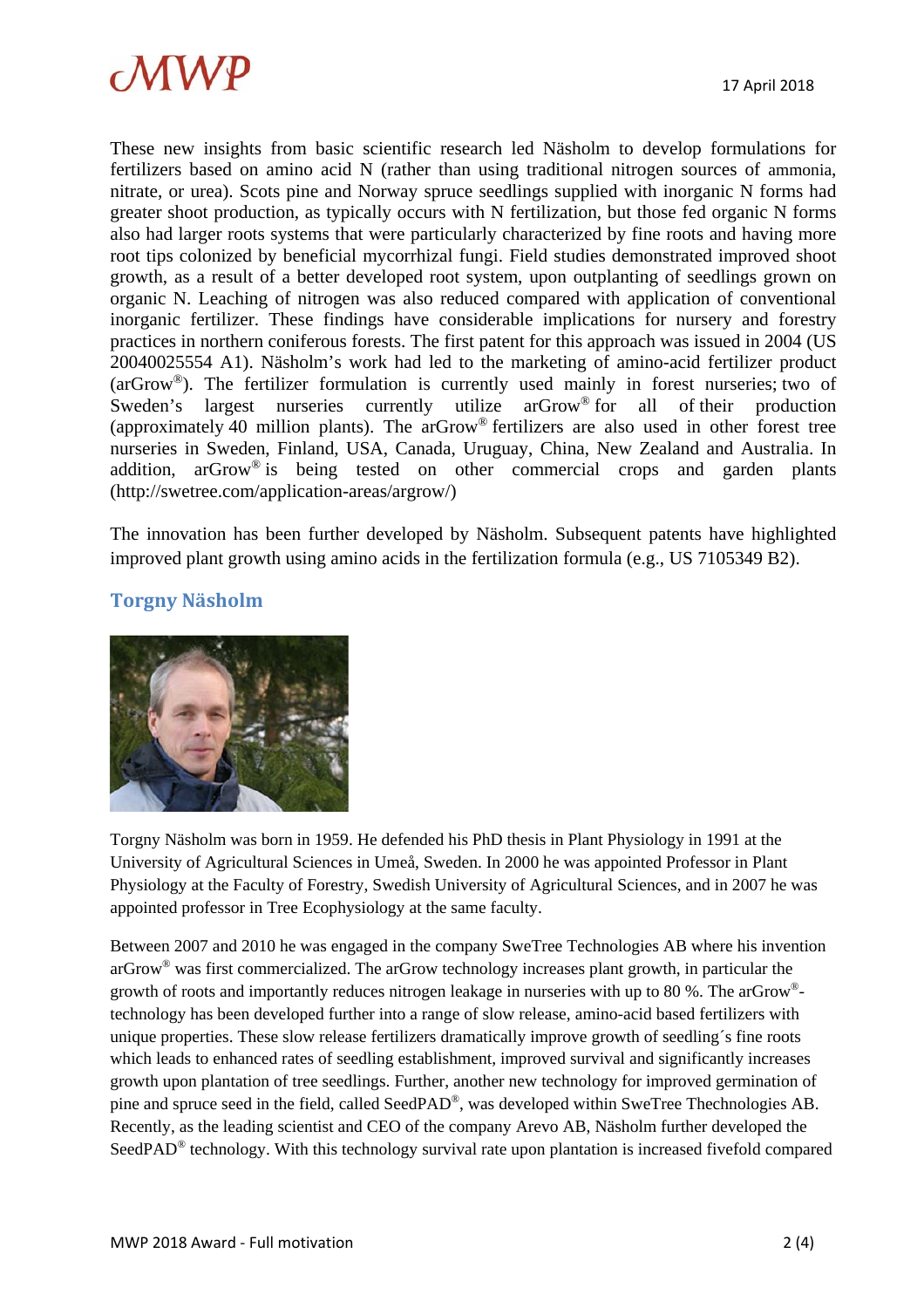

to seed-sown plantation. Incorporation of the arGrow®-slow release fertilizer further enhances the performance of SeedPAD seedlings.

Torgny Näsholm has an extraordinary capability of translating and transferring his groundbreaking scientific discoveries into useful applications. During the 8-year period from 2006 to 2014 he published 34 scientific articles, of which many were in the highest ranked journals of his area of research (H-index 38 and number of citation >4000). Overall, Prof. Näsholm is the lead scientist on 11 of 14 patents issued for work on applications of amino-acid nutrition for plants.

#### **Cited references**

- Hutchinson, H.B. and Miller, N.H. J. 1912. The direct assimilation of inorganic and organic forms of nitrogen by higher plants. The Journal of Agricultural Science 4(3): 282-302.
- Inselsbacher, E. and Näsholm, T. 2012. The below-ground perspective of forest plants: soil provides mainly organic nitrogen for plants and mycorrhizal fungi. New Phytologist 195: 329–334.
- Näsholm, T., Ekblad, A., Nordin, A., Giesler, R., Högberg, M. & Högberg, P. 1998. Boreal forest plants take up organic nitrogen. Nature 392: 914-916.
- Näsholm, T., Erikson, O., Hertzberg, M. 2002. Selective plant growth using D-amino acids. US 7105349 B2.
- Näsholm, T., Öhlund, J. 2004. Nitrogen containing fertilizer for plant growth. US 20040025554 A1.
- Näsholm, T., Kielland, K. & Ganeteg, U. 2009. Uptake of organic nitrogen by plants. New Phytologist 182: 31-48.
- Schimel, J.P. & Bennett, J. 2004. Nitrogen mineralization: challenges of a changing paradigm. Ecology 85: 591–602.
- Tamm, C.O. 1991. Nitrogen in terrestrial ecosystems: Questions of productivity, vegetational changes, and ecosystem stability. Ecological Studies book series, vol. 81. Springer, Berlin, 115 pp.